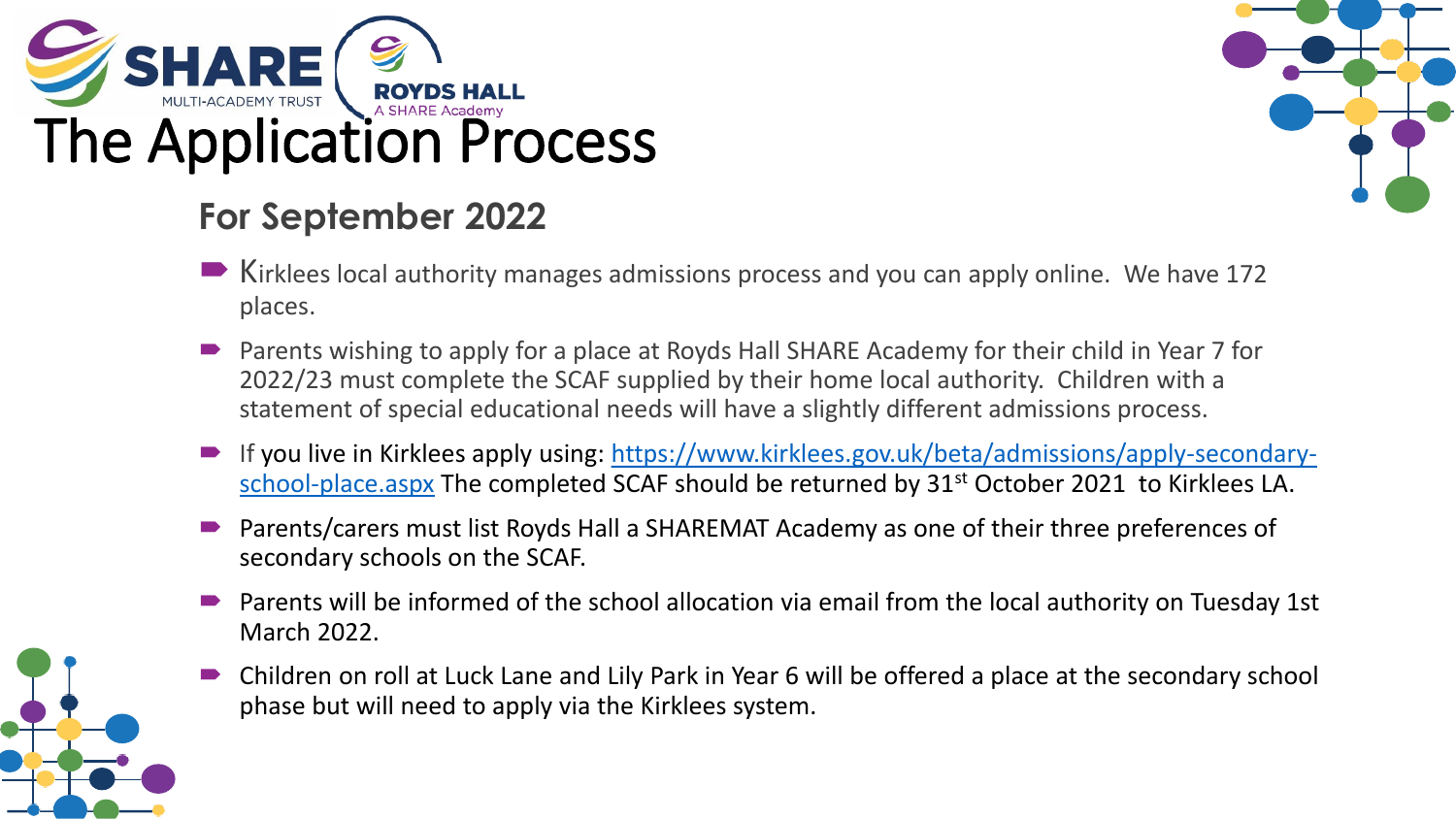

# Appeals Process

### **For September 2022**

- The governors operate an independent appeals process
- Write to Miss V Sheath PA to the Head teacher, marking your letter as "Admission Appeal"
- You can discuss matters with our Assistant Headteacher (Mr D Hall) in charge of admissions.
- Once a written request has been received, we will endeavour to arrange the appeal panel within 10 working days.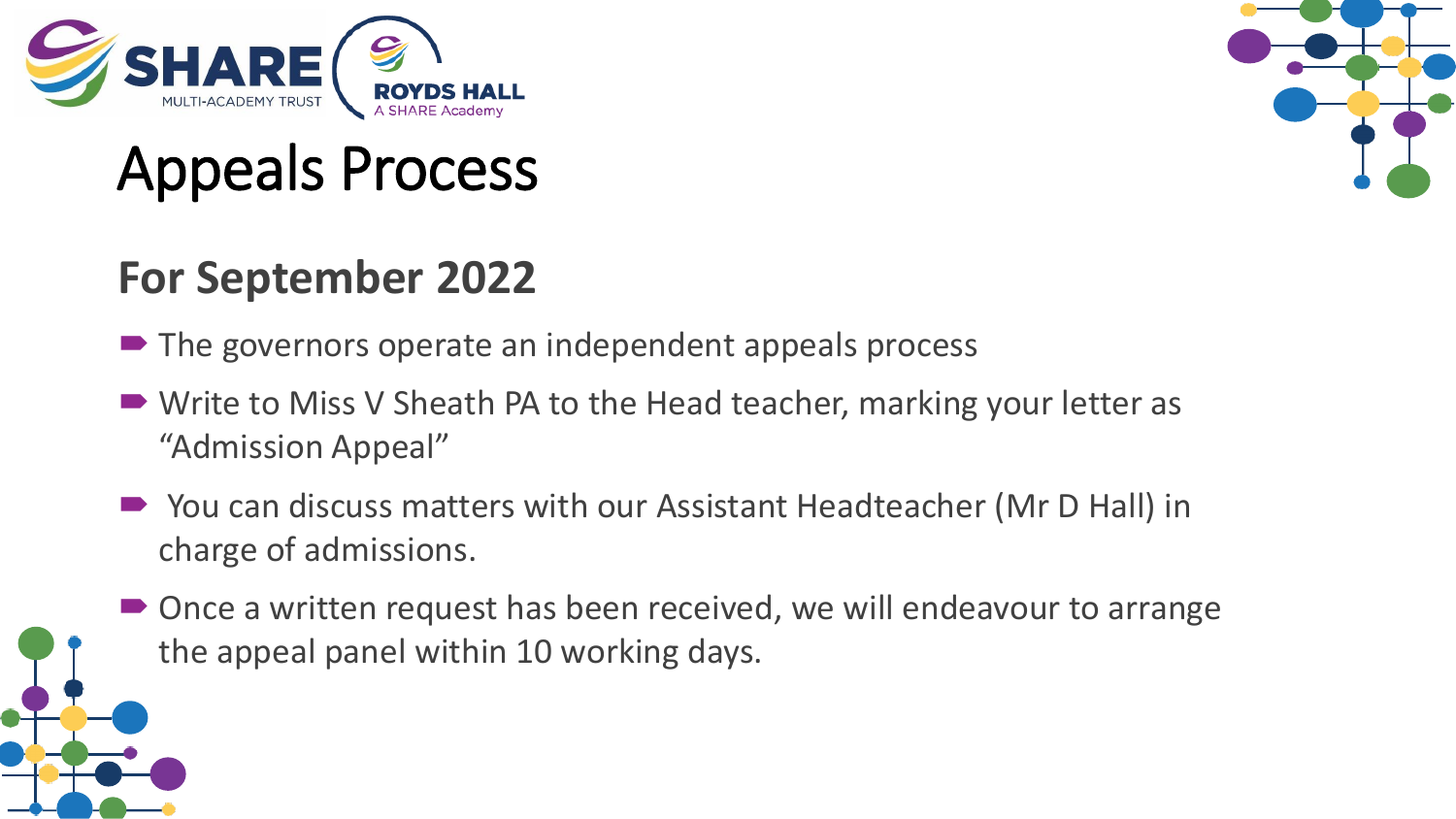

# Oversubscription criteria

### **For September 2022**



If there are fewer applicants than there are places available, everyone who applies will be offered a place. When there are more applicants than there are places available there has to be a way of deciding which children are offered places. This is done by having admission criteria which are considered in strict order of priority:

- 1. Children in public care (looked after children) and children who were previously looked after.
- 2. Children who live in the school's Priority Admission Area (PAA) who have a brother or sister attending from the same address at the date of admission (the sibling rule).
- 3. Children who live in the school's PAA.
- 4. Children who live outside the school's PAA who have a brother or sister attending from the same address at the date of admission (the sibling rule).
- 5. Children who live outside the school's PAA but attend a SHARE primary academy.
- 6. Children who live outside the school's PAA.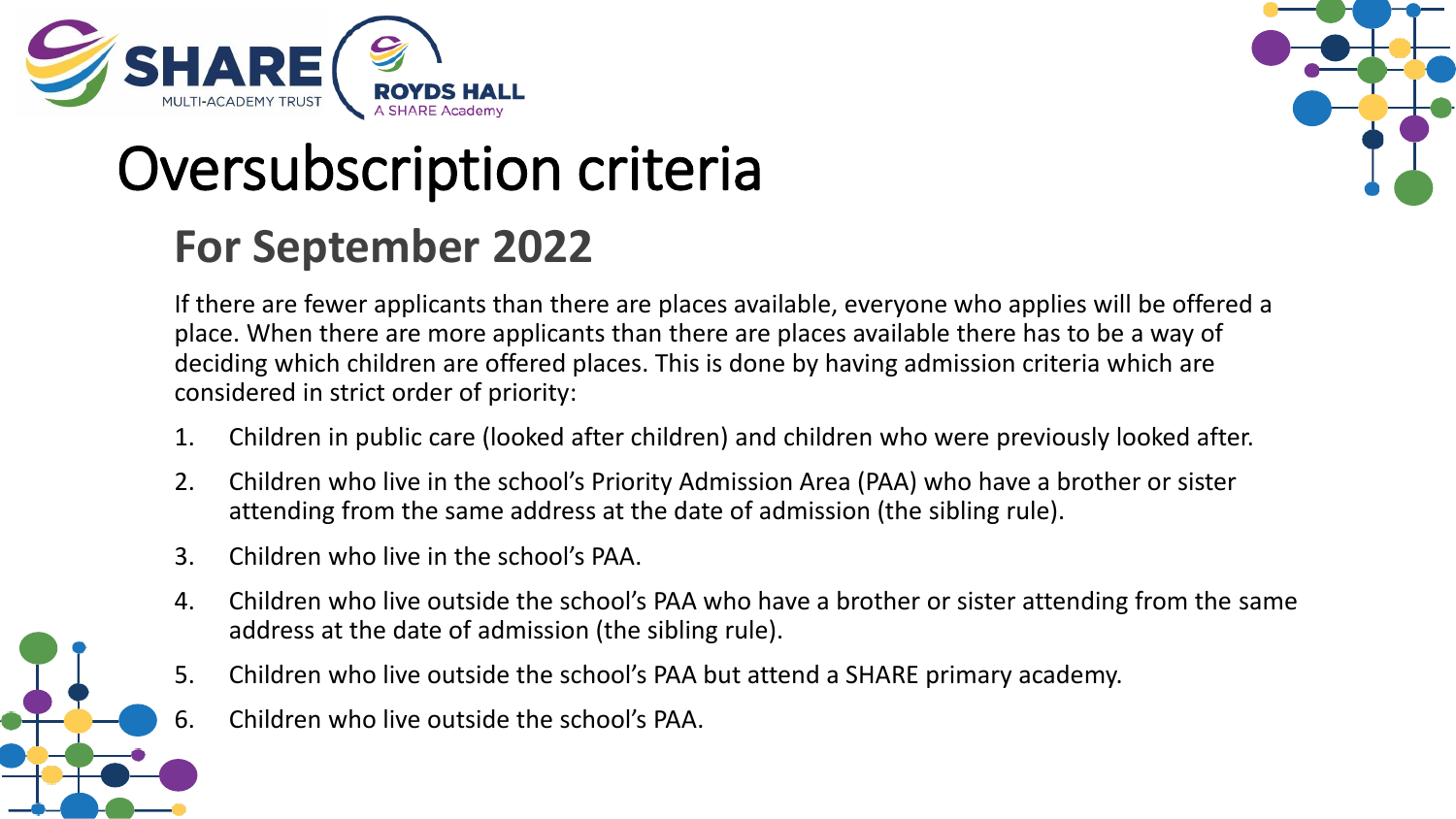

# Priority Admission Area

To check, please use the following website: [https://maps.kirklees.gov.uk/schooladmissionareas](https://maps.kirklees.gov.uk/schooladmissionareas/default.aspx) /default.aspx